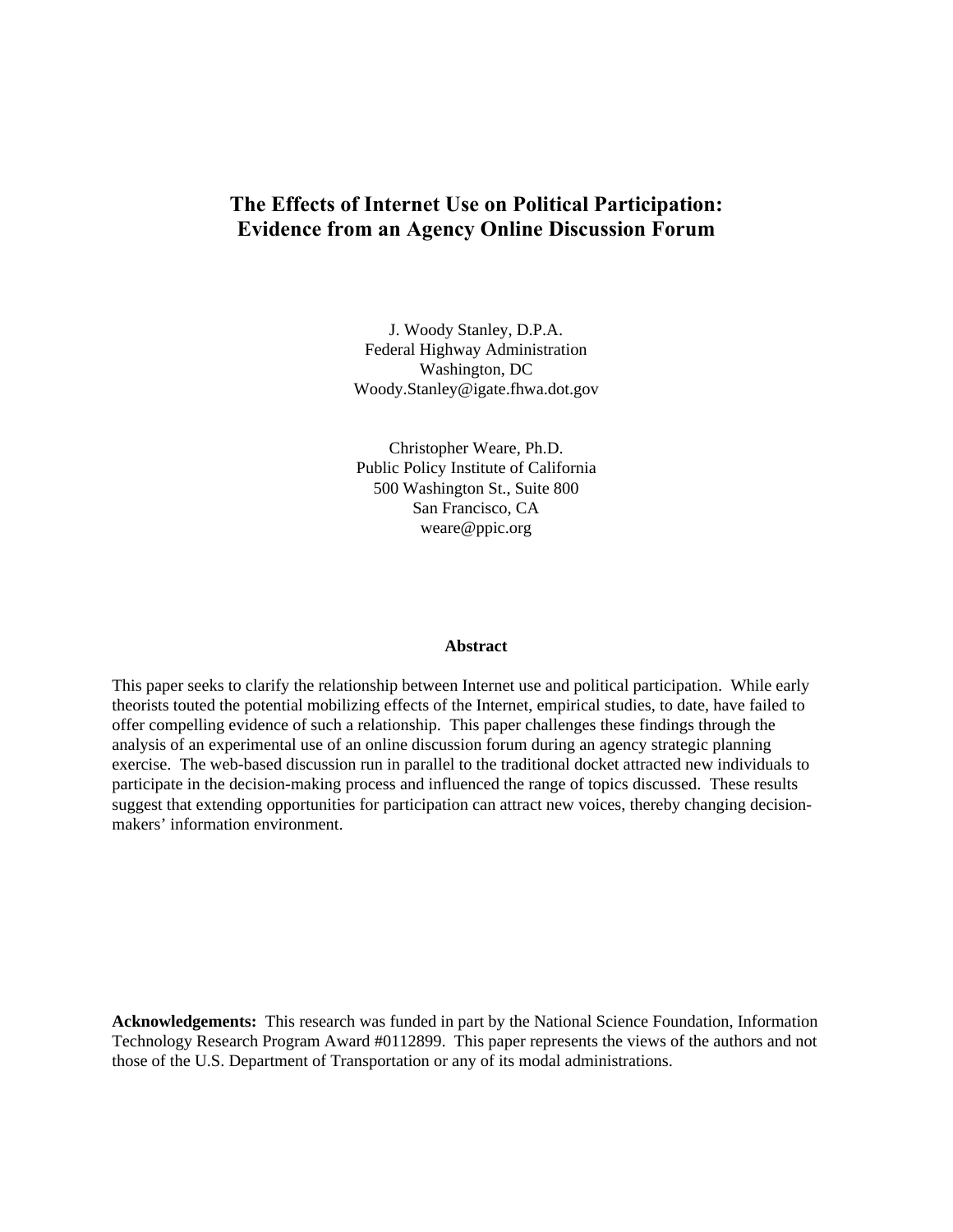This paper seeks to clarify the relationship between Internet use and political participation. While early theorists touted the potential mobilizing effects of the Internet, empirical studies, to date, have failed to offer compelling evidence of such a relationship (Norris 1999; Bimber 2001). This paper presents data that challenges these findings. It examines the results of an agency decision-making experiment in which the Federal Motor Carrier Safety Administration (FMCSA) ran a web-based discussion in parallel to a traditional docket opened to accept comments on the development of a strategic plan. Comparison of the comments received in the docket with those made through the web-based discussion support the conclusion that the Internet did expand the breadth of voices in the decision-making process, and it appears to have induced at least some politically inactive individuals to participate.

## **I. The FMSCA 2010 Strategy Planning Process and Data**

In 1999, Congress created the Federal Motor Carrier Safety Administration and mandated that the new agency develop a long-term strategy for improving commercial motor vehicle safety. In August of 2000, FMCSA solicited written comments concerning its strategic plan through a Federal Register announcement. At the same time, to encourage discussion between participants the FMSCA decided to experiment with running an Internet-based dialogue in parallel with the traditional docket.

A new web site, titled the 2010 Strategy and Performance Planning site (2010 Strategy), was created. It provided access to draft reports and background information and included a discussion board for two-way, interactive dialogue. Visitors could either post a message under a new discussion topic or reply to a message in an existing discussion thread. They also had the option to submit an electronic message to the public docket through a link posted elsewhere at the Web site. In addition to the asynchronous discussion, participant interaction was encouraged through an E-mail notification feature used to broadcast new messages daily to all registered visitors. The site was advertised through a mailing to stakeholders, a press release, and internal memos to FMCSA staffers. Both the docket and the web discussion operated through the initial comment stage, release of a draft plan, and comments on that plan.

One hundred individuals and organizations submitted a total of 102 messages to the docket. One hundred sixteen identifiable individuals or groups contributed 339 messages to the Strategy site discussion board, and another 177 messages were contributed anonymously for a total of 516 messages. Of these, 65 were deleted because they violated the terms of use. Another 130 individuals registered and monitored the discussion through automatic email alerts, though posted no messages. The site was also heavily used to download information and review others' comments. In February, the month before comments on the draft plan were due, the 2010 Strategy Web site received 6,750 unique visitors.

#### **II. Results**

To examine the extent to which Internet communications affected the quantity and quality of participation in decision-making forums, we begin by comparing the submissions to the traditional docket with the web-based discussion. Overall, the data from the 2010 Strategic Planning exercise support the notion that the inclusion of the web-based discussion did expand participation in FMCSA's decisionmaking process and possibly attracted new participatory acts. The character of the messages submitted to the 2010 strategy web site differed from the docket submissions in a number of significant dimensions.

First, the character of participants in the web-based discussion differed from those who participated in the docket. Table 1 shows that the docket was dominated by the standard participants of iron triangles of policy-making with 78% of all submission coming from local, state, and federal government bodies, industry, and trade associations and interest groups. Outsiders to these issue networks including individuals, academics, and commercial drivers are not completely silent. Fourteen percent of all docket submission, for example, came from private individuals, but they constitute a minority voice.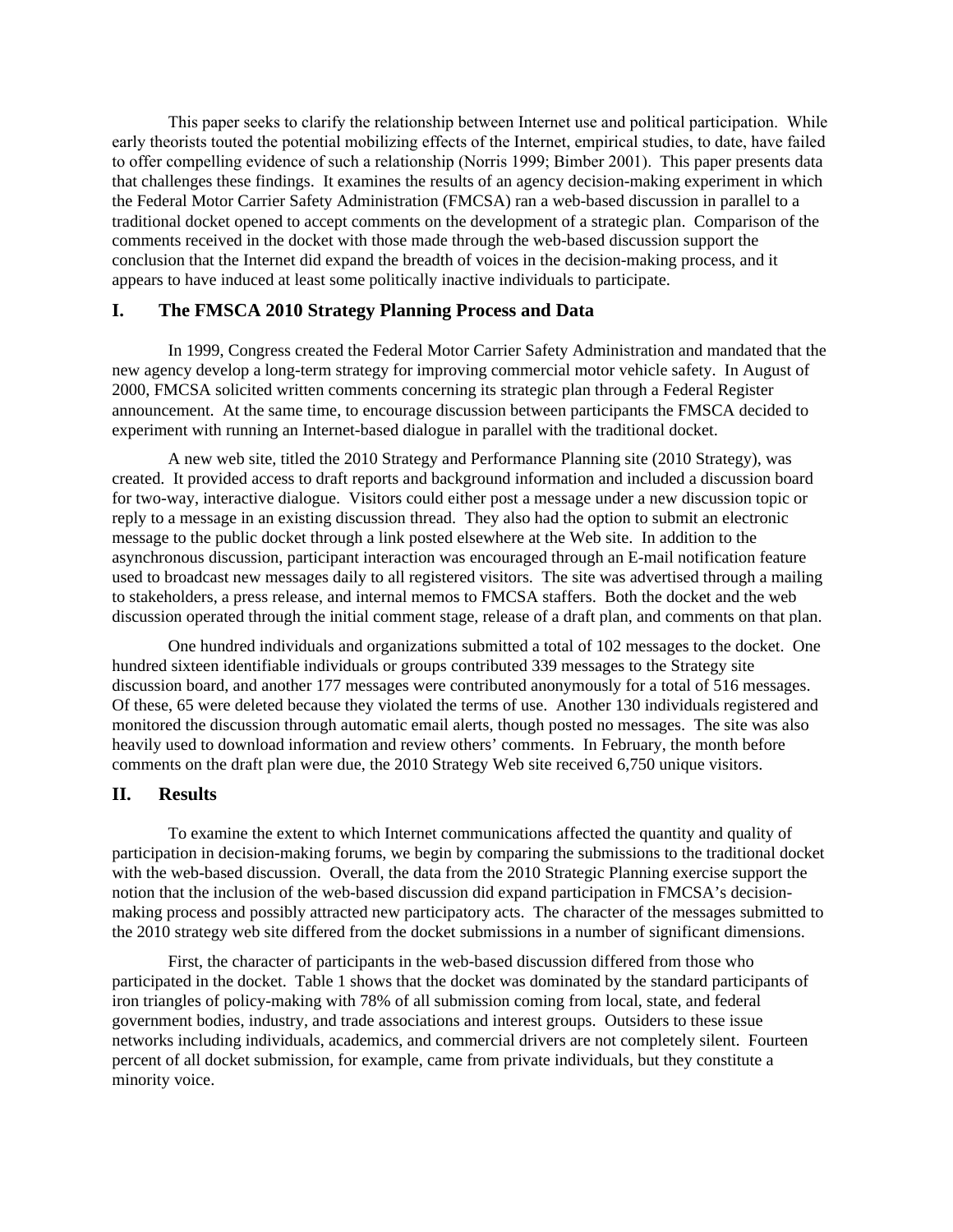| <b>Affiliation</b>              |     | <b>Docket</b> | <b>Web-Based Discussion</b> |     |
|---------------------------------|-----|---------------|-----------------------------|-----|
| Academic/Research               |     | 2%            | 30                          | 7%  |
| Commercial Driver               |     | 5%            | 90                          | 20% |
| Government                      | 38  | 37%           | 29                          | 6%  |
| Industry                        | 14  | 14%           | 42                          | 9%  |
| Membership/Trade Assn.          | 28  | 27%           |                             | 1%  |
| Other Non-standard Participants | 15  | 15%           | 256                         | 57% |
| Total                           | 102 |               | 451                         |     |
|                                 |     |               |                             |     |

Chi-squared = 129.3, with 5 d.f.  $p < .001$ 

#### **Table 1: Number of Comments by Source, Docket vs. Web-Based Discussion**

The web discussion in contrast was more eclectic. Most noticeable is the prevalence of contributions from non-standard participants, with 20 percent of the messages coming from commercial drivers and another 57 percent coming from other non-standard participants, including private citizens, consultants, small business owners, small interest organizations not known to the FMCSA, and comments submitted anonymously. These differences in participation patterns are highly statistically significant.

The degree to which the web-based discussion achieved the FMSCA manager's goal of a broader discussion between stakeholders and agency employees was, nevertheless, limited by a number of factors. Trade associations and interest groups, an important source of expertise, did not actively participate, contributing only four comments to the web discussion. In addition, within discussion threads participation was more homogeneous. Finally, agency personnel did not participate openly. It is possible that they posted some of the anonymous messages, but the extent of this activity is not known.

The division of participation between the two alternative forums is noteworthy. Only six participants who submitted comments to the docket also participated in the web discussion, and in five of those cases, the participant simply posted their docket comments to the web. This lack of cross discussion is all the more remarkable in that the web site provided links directly to the docket, making submissions to the docket no more difficult than contributions to the web discussion.

Second, responders to the docket had much greater previous contact with the FMCSA. To generate input into the planning process, FMSCA contacted over 1500 individuals in industry, trade associations, and other organizations known to be concerned about motor carrier safety issues. Over 85 percent of those who submitted comments to the docket had been contacted in this manner. In contrast, the web site drew most participation from individuals that the FMSCA had not identified as likely respondents with only five comments from those who had been previously contacted. The others must have learned about the site from the press release, the Federal Register, links from the FMCSA or DOT web sites, by word of mouth, or general web searches.

Third, the topics broached in the web-based discussion also differed from those in the docket, expanding the range of topics discussed by commentators and introducing new voices and concerns to the strategy exercise. We coded each message on whether it addressed one of nine specific issues. Each message could address more than one topic. Not surprisingly, submissions to the docket were more comprehensive addressing an average of 3.9 issues. In comparison, messages posted to the web discussion were more focused and only addressed .72 topics on average.

Despite the fact that each message was more focused, the corpus of the web discussion expanded the discussion. Table 2 presents a comparison of topics addressed by docket submission versus the web discussion. Some topics, such as the commercial carriers were of equal interest, but the web discussion focused on different areas – with more concern on roadway conditions, regulatory and enforcement policy, and passenger car drivers. These differences are even starker when one focuses on commercial drivers and other non-standard participants. Commercial drivers who participated in the web discussion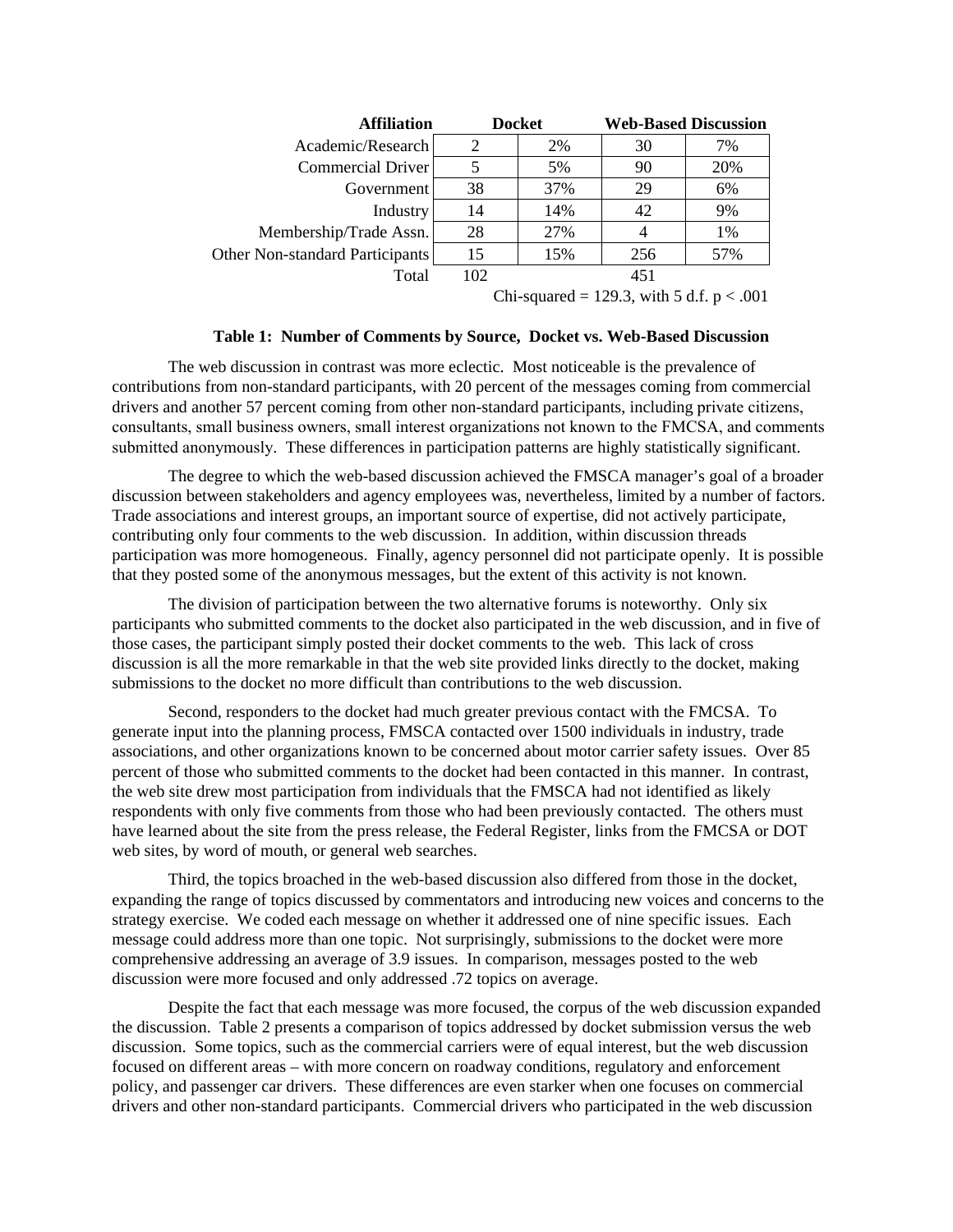were much more likely to be concerned with enforcement policy, commercial vehicle design, and passenger car driver behavior than other participants. Other individuals were also more likely to raise issues of commercial vehicle design and were twice as likely as commentators to the docket to raise issues of the roadway conditions.

|                                    | <b>Docket</b> | <b>Web Discussion</b><br><b>All Comment</b> | <b>Web Discussion</b><br><b>Commercial</b><br><b>Drivers</b> | <b>Web Discussion</b><br><b>Other</b><br>Non-standard<br>participants |
|------------------------------------|---------------|---------------------------------------------|--------------------------------------------------------------|-----------------------------------------------------------------------|
| Regulatory & Enforcement Policy    | 7.3%          | 14.8%                                       | 19.0%                                                        | 16.7%                                                                 |
| Goal Attainment                    | 8.0%          | 2.2%                                        | $0.0\%$                                                      | 2.8%                                                                  |
| <b>Working Relationships</b>       | 10.5%         | 3.1%                                        | $0.0\%$                                                      | 2.1%                                                                  |
| Safety Data, Research & Technology | 17.8%         | 8.4%                                        | 3.8%                                                         | 4.2%                                                                  |
| U.S. Mexico Border                 | 2.7%          | 0.8%                                        | $0.0\%$                                                      | 0.7%                                                                  |
| Commercial Carrier                 | 29.4%         | 29.1%                                       | 25.3%                                                        | 28.5%                                                                 |
| Commercial Vehicle                 | 6.0%          | 7.8%                                        | 11.4%                                                        | 11.1%                                                                 |
| Roadway & Environment              | 8.9%          | 15.6%                                       | 12.7%                                                        | 22.9%                                                                 |
| Passenger Car Driver               | 9.4%          | 18.2%                                       | 27.8%                                                        | 11.1%                                                                 |
| Total                              | 100%          | 100%                                        | 100%                                                         | 100%                                                                  |

#### **Table 2: Percentage of Issue Mentions, Docket vs. Web-Based Discussion**

Finally, more anecdotal evidence concerning who participated in the web-based discussion also supports the interpretation that the web-based discussion drew in new participants to the decision-making process. The web site attracted input from organizational members that typically do not relate with regulatory authorities and have different work responsibilities, training, and experience than typical regulatory representatives. For example, the governmental affairs representative from a commercial passenger carrier submitted written comments to the docket. At the same time, a driver from that company submitted comments to the web discussion raising divergent concerns.

It remains possible that those who participated on the 2010 Strategy web site would have participated on the docket in any case, and that the observed differences between the docket and the web discussion are the result of self-selection of participants into the two forums. To investigate this possibility we examine all of the FMSCA dockets requesting comments that were opened in the year beginning in February 2000. The 553 comments submitted to the 2010 strategy web site is high. In 14 of the other 16 dockets, the FMSCA received at most 30 submissions. Two dockets, however, did receive a greater response: a rulemaking concerning standards for commercial drivers licenses and a petition to create a pilot program for drivers under the age of 21.

Compared to the 14 routine dockets, the 2010 Strategy had both a greater level of participation and broader representation among those who do participate. As seen in Table 3, the pattern of comments for the routine decisions falls into the tradition of iron triangles, dominated by interest groups and industry. Based on these comparisons, it does appear that the 2010 Strategy site successfully attracted new participants to the FMSCA decision-making process.

The 2010 Strategy docket is more similar to the other two that generated greater interest, but consideration of the particulars of the other dockets suggests that the web discussion still played a role in attracting new participants. In the commercial license standards docket the large number of comments is deceptive. Only about one hundred of these comments were unique contributions. Over 675 submissions to the docket were copies of a form letter, the result of an orchestrated union effort to get their member drivers to oppose the proposed standards. Excluding those letters, the distribution of the source of comments is similar to that of other rulemakings, and not as broad as the 2010 strategy exercise.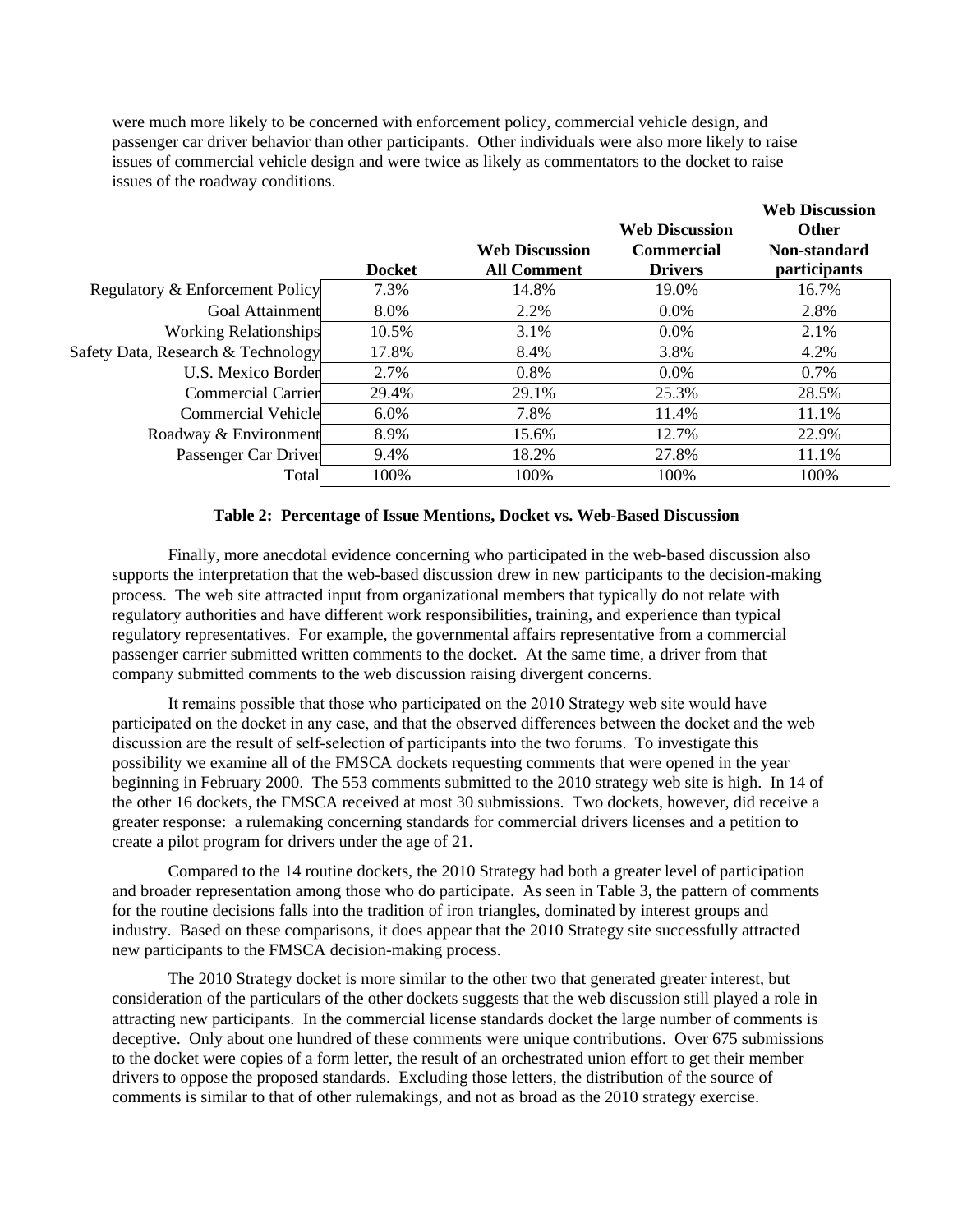|                                                                                                       | 2010 Strategy<br>Web and |           | Commercial<br>Driver's |                            |  |  |
|-------------------------------------------------------------------------------------------------------|--------------------------|-----------|------------------------|----------------------------|--|--|
|                                                                                                       | Docket                   | Routine   | License                | <b>Young Drivers</b>       |  |  |
| <b>Affiliation</b>                                                                                    | comments                 | Decisions | Standards <sup>1</sup> | Pilot Program <sup>2</sup> |  |  |
| Government                                                                                            | 12%                      | 14%       | 2%                     | 1%                         |  |  |
| Industry                                                                                              | 10%                      | 12%       | 2%                     | 2%                         |  |  |
| Membership/Trade Assn.                                                                                | 6%                       | 54%       | 2%                     | 2%                         |  |  |
| Academics                                                                                             | 6%                       | $0\%$     | $0\%$                  | $1\%$                      |  |  |
| <b>Commercial Driver</b>                                                                              | 17%                      | $0\%$     | 92%                    | 10%                        |  |  |
| Non-standard Participants                                                                             | 49%                      | 20%       | 3%                     | 84%                        |  |  |
| <b>Total Number of Comments</b>                                                                       | 553                      | 100       | 781                    | 1674                       |  |  |
| <sup>1</sup> Based on a random sample of 134 comments<br>$2$ Based on a random sample of 145 comments |                          |           |                        |                            |  |  |

### **Table 3: Affiliation of Commentators by Forum**

The docket concerning a proposed pilot program to reduce the commercial driving age is more complex. Based on a random sample of comments, a very high percentage of comments came from individuals writing on their own behalf. This heavy involvement on the part of individuals appears to have been driven by media coverage. A Lexus–Nexus search during the 15 months following the request for comments identified 47 stories and editorials in the print media on the proposed pilot program. In contrast, not a single story concerning the 2010 strategy development could be found. Although media coverage did boost the quantity of comments, it did not greatly expand the terms of the debate. Virtually all of the comments from non-standard participants were terse paragraphs proclaiming their opposition to the proposal. Unlike the strategy web site, there were no new ideas broached or interaction among commentators.

In sum, this comparison with other dockets suggests that web-based discussion opportunities are a sufficient but not necessary component for expanding the amount and range of comment. News coverage and mobilization by mediating organizations also play a role in facilitating participation. Nevertheless, the 2010 Strategy web site elicited more comment than other standard decisions and a broader range of comments. The response to the 2010 Strategy site may have been a function of the docket topic having a broader appeal. This affect is unlikely to have been great, however, given that the DOT had never received as much interest in previous strategic planning exercises.

## **III. Conclusions**

This paper presented evidence from an experiment with web-based discussion supporting agency decision-making. It provides an interesting contrast to existing studies that have found little or no effects of the Internet on democratic participation. The evidence does indicate that the web-based discussion increased the number of comments received by the FMSCA, expanded the range of constituencies that were heard, and broadened the topics on which respondents commented. Although from the perspective of agency decision-makers participation expanded, it is less clear whether the opportunity to offer comments expanded overall rates of participation. Most, if not all, non-standard respondents could be members of midlevel elites that were already active in other political forums, though it appears more plausible that at least some of these commentators were activated by the opportunity presented to them.

Further study is warranted to examine the eventual impacts of broadened participation on agency decision-making. FMCSA managers did review all comments, but the impact on the eventual strategic plan is difficult to evaluate. Comments from both the written docket and web-based discussion were considered at both the drafting stage and the subsequent revision, yet manager comments indicate that neither had a significant impact on the final plan, largely because the managers had already had much contact with many stakeholders.